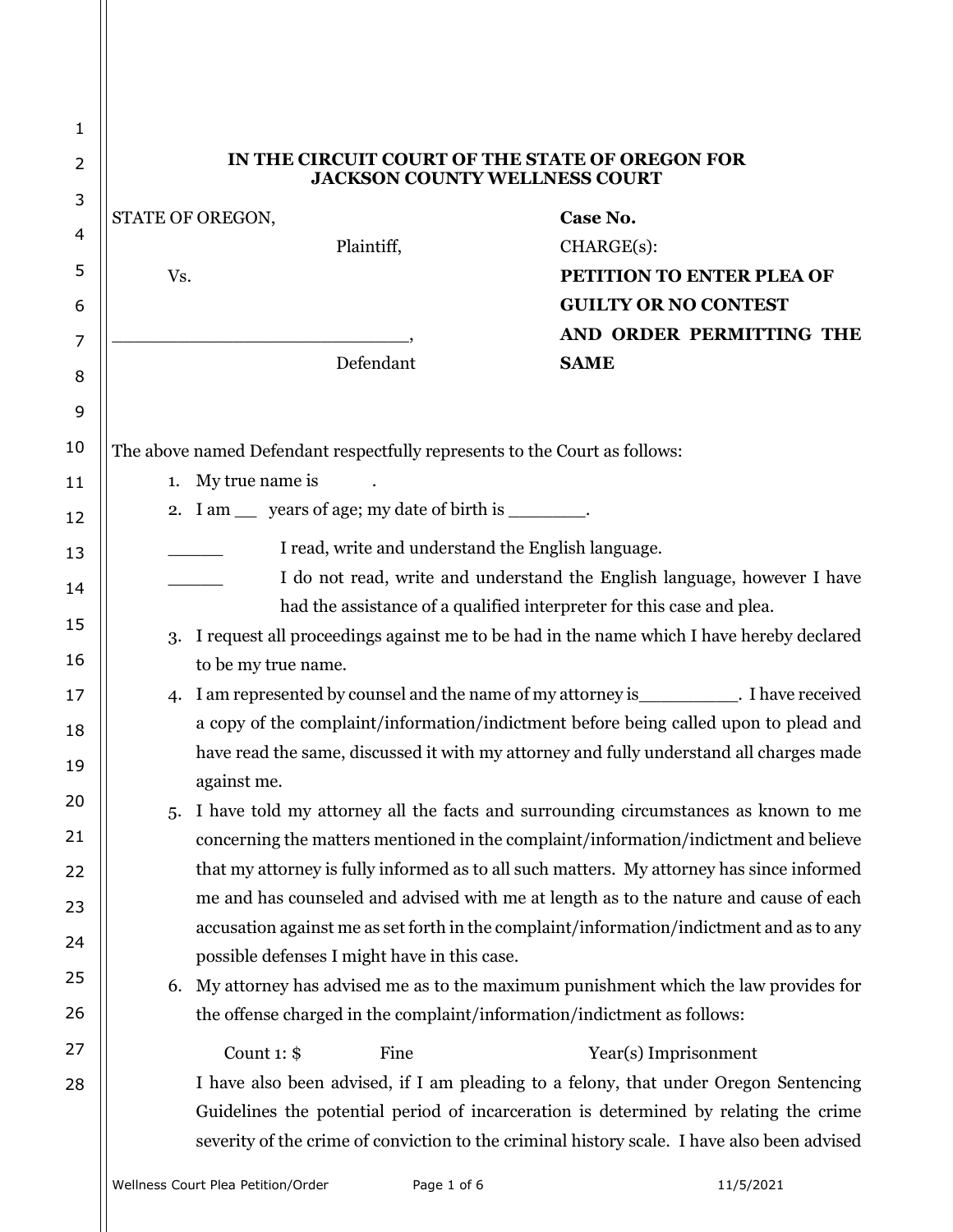that is the court finds substantial and compelling reasons may impose either more or less time than is called for in the presumptive grid block rage. An upward durational departure from presumptive incarceration term shall not total more than double the maximum duration of the presumptive incarceration term. I also have been advised as to the possibility of consecutive sentences being imposed.

- 7. I understand that I am not required to plead guilty or no contest and may plead not guilty if I choose. If I plead not guilty, I understand I am entitled to a speedy trial before a jury of my peers; that I have the right to call witnesses in my behalf and at no expense to me, and that any such witnesses so called would be compelled to appear and testify; that I have an absolute right to confront any witness that would testify against me and cross examine such witness; that I need not take the witness stand or give any testimony against myself; that the sole burden of proof is upon the State of Oregon to establish my guilt which must be established beyond a reasonable doubt and to a moral certainty; that I have a right to the assistance of a lawyer for my defense at all stages of the proceedings, including a lawyer at State expense if I cannot afford one. I understand that by pleading guilty I give up these rights.
- 8. I also understand that a prior criminal record could not be used against me except for impeachment purposes; that any admissions, statements or confessions which I may have made or any evidence obtained by virtue of a search and seizure of my property may well be inadmissible against me in evidence unless my constitutional rights have been safeguarded, which rights have been explained to me I understand that if I would like to speak to an attorney concerning my constitutional rights that the Court will grant me time for that purpose.
- 9. I declare that no officer or agent of any branch of government nor any lawyer or any other person has made any promise to me, or within my knowledge to anyone else, that I would receive a lighter sentence or any other form of leniency by pleading guilty or no contest with the exception that:

## **[Enter plea agreement terms]**

- 10. Upon successful completion of the Wellness Court program, the plea agreement is as follows: *[disposition of charges].*
- 11. If I am unsuccessful and as a result, terminated from the Wellness Court program prior to successful completion, the plea agreement is as follows: \_\_\_\_\_ **[disposition of charges]** \_\_\_\_\_\_\_\_\_\_\_.
- 12. I fully understand that the actual sentence is up to the Court, no matter what any recommendations may be.

1

2

3

4

5

6

7

8

9

10

11

12

13

14

15

16

17

18

19

20

21

22

23

24

25

26

27

28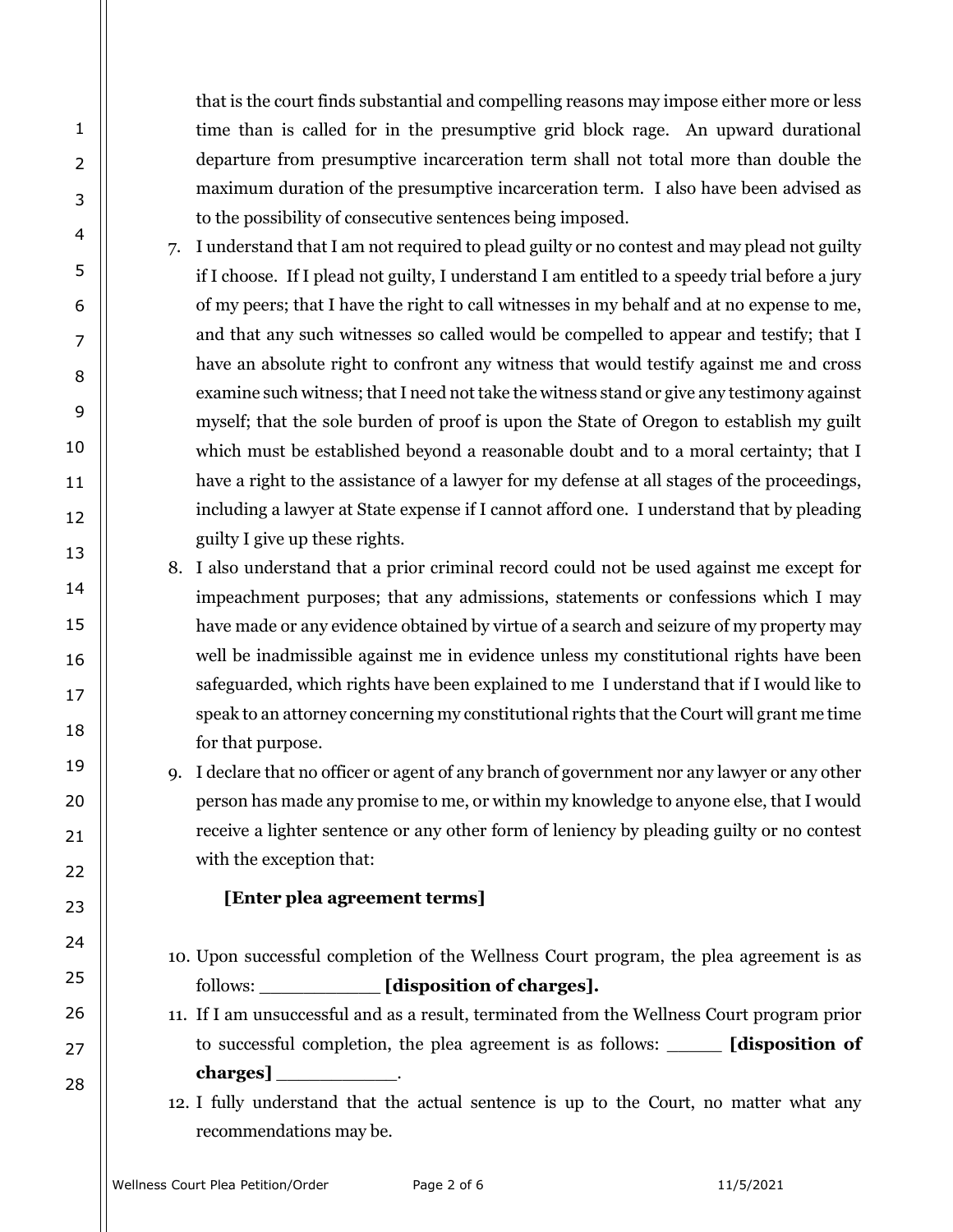- 13. I believe that my attorney has done all that anyone could do to counsel and assist me and that there is nothing about the proceedings in this case against me which I do not fully understand. I am satisfied with the advice and help my attorney has given me.
- 14. I know that the Court will not permit anyone who claims to be innocent to plead guilty and with that in mind and because I am guilty and make no claim of innocence, I wish to plead guilty and respectfully request the Court to accept my plea of guilty. Or, if I am pleading no contest, I am saying that I do not contest that the State has evidence of my guilt and wish to have the conviction entered without admitting guilt.
- 15. I know if I claim to be innocent, the court will not accept my guilty plea. I am pleading to the crime $(s)$ :
- 16. I have taken no drink or drug nor anything else which would in any way impair my judgment at this time, and I feel that I am now fully alert and that in executing this petition I am doing so knowingly and voluntarily and offer my plea of my own free will and accord with a full understanding of all the matters set forth in the complaint/information/indictment and in this petition.
- 17. The factual basis of my guilty plea is:
- 18. I now pray the Court to enter my plea of  $\qquad \qquad$  in reliance upon my representations and the fact that there is a factual basis for my plea and the State possesses evidence which may lead a jury to find that I am guilty if I stand trial. I believe it to be in my best interest that I now so declare and plead.
- 19. I have been advised by my attorney that a criminal conviction may result in deportation, exclusion from admission to the United States or denial of naturalization if I am not a U.S. citizen.
- 20.I understand that if I am not a citizen of the United States and am pleading guilty to a crime which is considered as aggravated felony under 8 USC 1101 this conviction will result in removal proceedings against me unless the United States Attorney General or his designee choose not to pursue removal. I also understand that this conviction will result in a change in my immigration status.
- 21. In addition to the sentence imposed, I understand that there may be other significant consequences if I enter a "Guilty" or "No Contest" plea, including but not limited to, a prohibition from leaving the state without first requesting transfer of supervision under the provisions of the Interstate Compact for Adult Offender Supervision.
- 22. I understand that if I enter a plea of "Guilty" or "No Contest" to an offense involving domestic violence, as defined in ORS 135.230, and am convicted of the offense, federal law may prohibit me from possessing, receiving, shipping, or transporting any firearm or firearm ammunition and that the conviction may negatively affect my ability to serve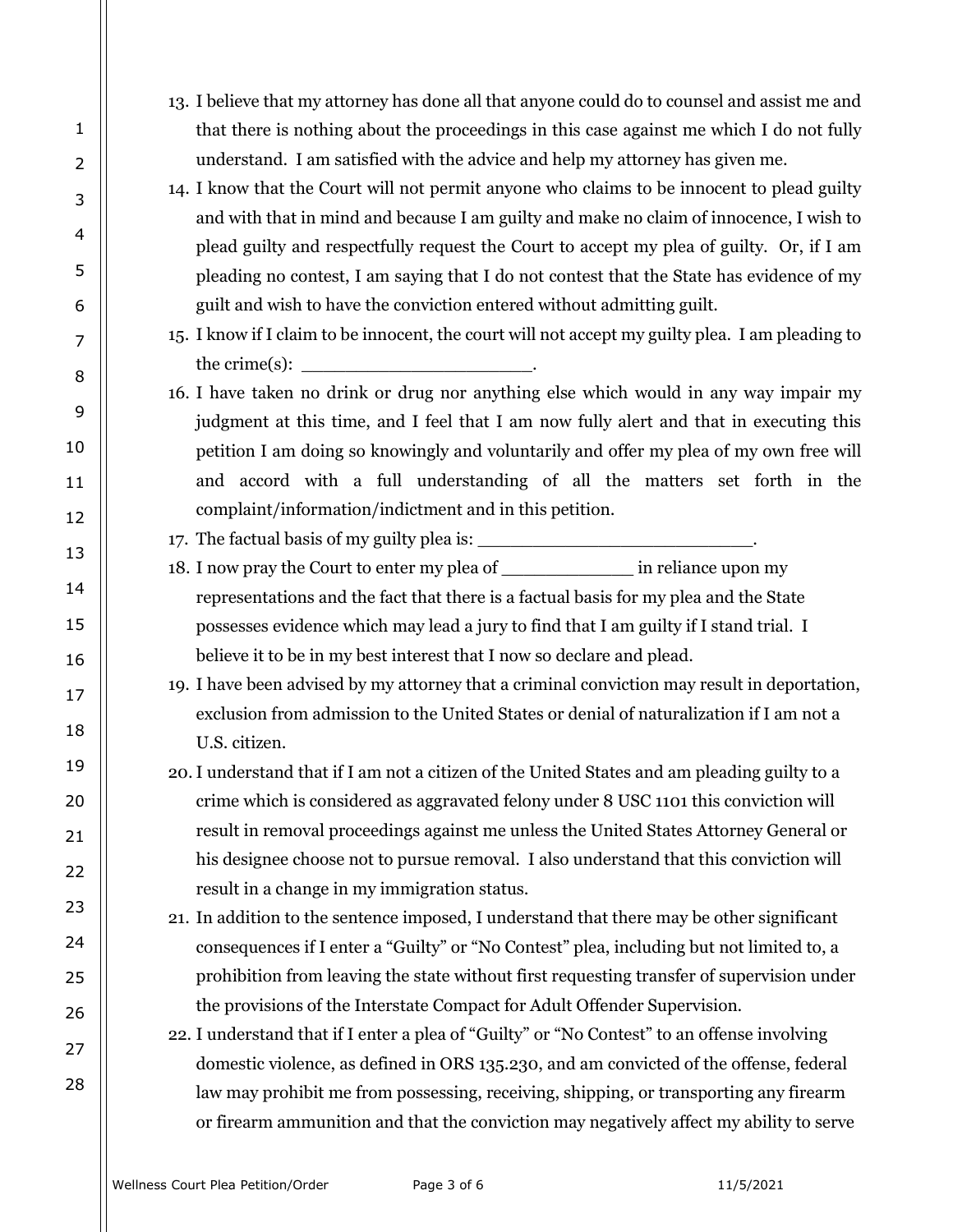|                |                                                                                         | in the Armed Forces of the United States as defined in ORS 348.282 or to be employed                                                                                              |  |  |  |
|----------------|-----------------------------------------------------------------------------------------|-----------------------------------------------------------------------------------------------------------------------------------------------------------------------------------|--|--|--|
| 1              |                                                                                         | in law enforcement.                                                                                                                                                               |  |  |  |
| $\overline{2}$ |                                                                                         | 23. I agree that if I withdraw or if a court later reverses, vacates, or sets aside my plea of                                                                                    |  |  |  |
| 3              |                                                                                         | "Guilty" or "No Contest" in this case, the court will reinstate any charge(s) that were                                                                                           |  |  |  |
| 4              |                                                                                         | dismissed in return for my plea and the district attorney no longer will be bound by any<br>promises made to me in exchange for my plea. If the court reinstates the charge(s), I |  |  |  |
| 5              |                                                                                         | waive the statute of limitations and any statutory or constitutional speedy trial or                                                                                              |  |  |  |
| 6              |                                                                                         | double jeopardy rights applicable to the dismissed charges.                                                                                                                       |  |  |  |
| 7              | 24.I hereby acknowledge that my attorney or the Court has furnished me                  |                                                                                                                                                                                   |  |  |  |
| 8              |                                                                                         | with a Notice and Advice of Right to Appeal pursuant to ORS 137.020 (5).                                                                                                          |  |  |  |
| 9              | Signed by me in open Court on:                                                          |                                                                                                                                                                                   |  |  |  |
| 10             |                                                                                         |                                                                                                                                                                                   |  |  |  |
| 11             |                                                                                         | Date: No. 1996                                                                                                                                                                    |  |  |  |
| 12             |                                                                                         | <b>DEFENDANT</b>                                                                                                                                                                  |  |  |  |
| 13             |                                                                                         |                                                                                                                                                                                   |  |  |  |
| 14             |                                                                                         |                                                                                                                                                                                   |  |  |  |
| 15             |                                                                                         | <b>CERTIFICATE OF COUNSEL</b>                                                                                                                                                     |  |  |  |
| 16             | The undersigned, as attorney for the Defendant above named hereby certifies as follows: |                                                                                                                                                                                   |  |  |  |
| 17             | 1.                                                                                      | That I have read and fully explained to the Defendant the allegations contained in the                                                                                            |  |  |  |
| 18             |                                                                                         | complaint/information/indictment in this case.                                                                                                                                    |  |  |  |
| 19             | 2.                                                                                      | That I have explained to defendant the maximum and minimum penalties that could be                                                                                                |  |  |  |
| 20             | 3.                                                                                      | imposed for each charge and for all charges together.<br>That to the best of my knowledge and belief the statements, representations and                                          |  |  |  |
| 21             |                                                                                         | declarations made by the Defendant in the foregoing petition are in all respects accurate                                                                                         |  |  |  |
| 22             |                                                                                         | and true.                                                                                                                                                                         |  |  |  |
| 23             | 4.                                                                                      | That the plea of guilty or no contest as offered by the Defendant in the foregoing                                                                                                |  |  |  |
| 24             |                                                                                         | petition and stipulation to a factual basis for this plea as related to me by the Defendant<br>is consistent with my advice to the Defendant.                                     |  |  |  |
| 25             | 5.                                                                                      | That in my opinion the Defendant's plea is voluntarily and understandingly made, and I                                                                                            |  |  |  |
| 26             |                                                                                         | recommend to the Court that the plea be accepted by the Court, and entered on behalf                                                                                              |  |  |  |
| 27             |                                                                                         | of the Defendant as requested.                                                                                                                                                    |  |  |  |
| 28             |                                                                                         | 6. I have explained to Defendant any limitation on the right to appeal the judgment of                                                                                            |  |  |  |
|                |                                                                                         | conviction and sentence, a notice of the same is filed herein.                                                                                                                    |  |  |  |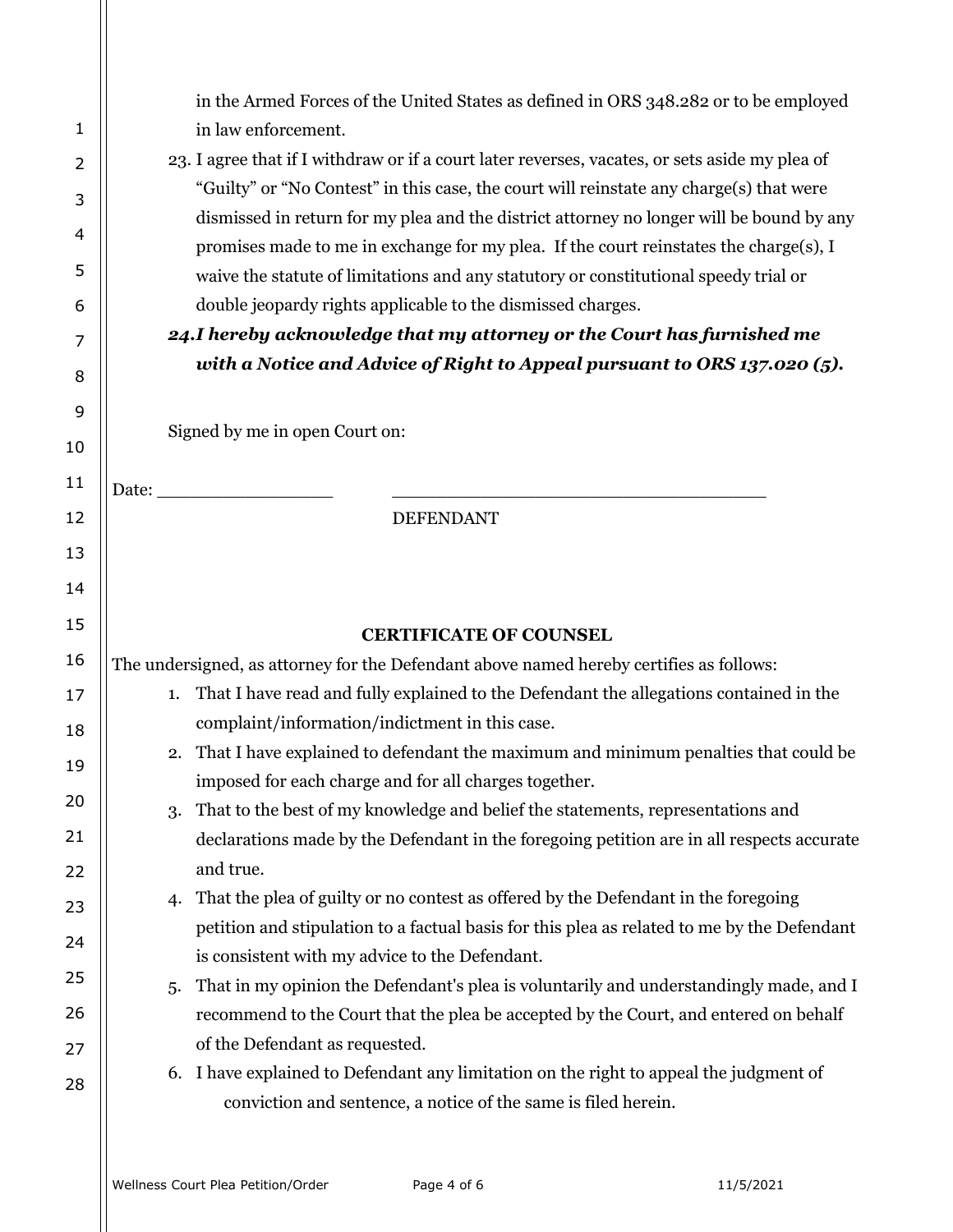| 1<br>2<br>3    | I am aware that, if Defendant is eligible to be represented by court-appointed counsel<br>7.<br>on appeal, I am responsible for determining whether Defendant wishes to appeal and, if<br>Defendant wishes to appeal, I am responsible for transmitting the information<br>necessary to initiate an appeal to the Office of Public Defense Services.                                                                                                                |  |  |
|----------------|---------------------------------------------------------------------------------------------------------------------------------------------------------------------------------------------------------------------------------------------------------------------------------------------------------------------------------------------------------------------------------------------------------------------------------------------------------------------|--|--|
| 4<br>5         | Signed by me in open Court in the presence of the Defendant above named and after full discussion<br>of the contents of this certificate with the Defendant on                                                                                                                                                                                                                                                                                                      |  |  |
| 6              |                                                                                                                                                                                                                                                                                                                                                                                                                                                                     |  |  |
| 7              |                                                                                                                                                                                                                                                                                                                                                                                                                                                                     |  |  |
| 8              | Date: <u>Date:</u><br>ATTORNEY FOR DEFENDANT                                                                                                                                                                                                                                                                                                                                                                                                                        |  |  |
| 9              |                                                                                                                                                                                                                                                                                                                                                                                                                                                                     |  |  |
| 10             |                                                                                                                                                                                                                                                                                                                                                                                                                                                                     |  |  |
| 11             | NOTICE OF AND RIGHT TO APPEAL                                                                                                                                                                                                                                                                                                                                                                                                                                       |  |  |
| 12<br>13       | Following your conviction of an offense, you have 30 days from the date of judgment to appeal the<br>decision of the court.                                                                                                                                                                                                                                                                                                                                         |  |  |
| 14<br>15       | If you pled guilty or no contest, you may appeal only whether your sentence or term of probation<br>exceeds the maximum allowed by law or is unconstitutionally cruel and unusual. You must<br>demonstrate to the appellate court that your appeal is supported by a colorable claim of error.                                                                                                                                                                      |  |  |
| 16<br>17<br>18 | If you entered a conditional plea of guilty or no contest, you must reserve in the judgment the right<br>to appeal the court's ruling on a pretrial motion. You may appeal only the ruling reserved in the<br>judgment and whether your sentence or term of probation exceeds the maximum allowed by law or<br>is unconstitutionally cruel and unusual. You must demonstrate to the appellate court that your<br>appeal is supported by a colorable claim of error. |  |  |
| 19<br>20       | If you were sentenced for a probation violation or following a re-sentencing hearing, you must<br>demonstrate to the appellate court that your appeal is supported by a colorable claim of error.                                                                                                                                                                                                                                                                   |  |  |
| 21<br>22       | If an attorney represented you in your case, you must notify your attorney of your desire to file an<br>appeal so that he or she can transmit the information necessary to perfect your appeal.                                                                                                                                                                                                                                                                     |  |  |
| 23             | If you are unable to afford an attorney to represent you on appeal, you may qualify to have one                                                                                                                                                                                                                                                                                                                                                                     |  |  |
| 24             | appointed to represent you by the court. You may contact the Office of Public Defense Services<br>(formerly the State Public Defender's Office) by mail at 1175 Court Street NE, Salem, Oregon 97301                                                                                                                                                                                                                                                                |  |  |
| 25             | or by phone at (503) 378-3349.                                                                                                                                                                                                                                                                                                                                                                                                                                      |  |  |
| 26             | To perfect your appeal, you or your attorney must do the following: (1) prepare a written and<br>signed notice of appeal, (2) file the                                                                                                                                                                                                                                                                                                                              |  |  |
| 27             | Original, signed notice of appeal and proof of service on the parties with the State Court                                                                                                                                                                                                                                                                                                                                                                          |  |  |
| 28             | Administrator, Appellate Court Records Section, 1163 State Street, Salem, Oregon 97301-2563, and<br>(3) serve copies of the notice of appeal with all parties including the district attorney and the trial<br>court administrator.                                                                                                                                                                                                                                 |  |  |
|                |                                                                                                                                                                                                                                                                                                                                                                                                                                                                     |  |  |